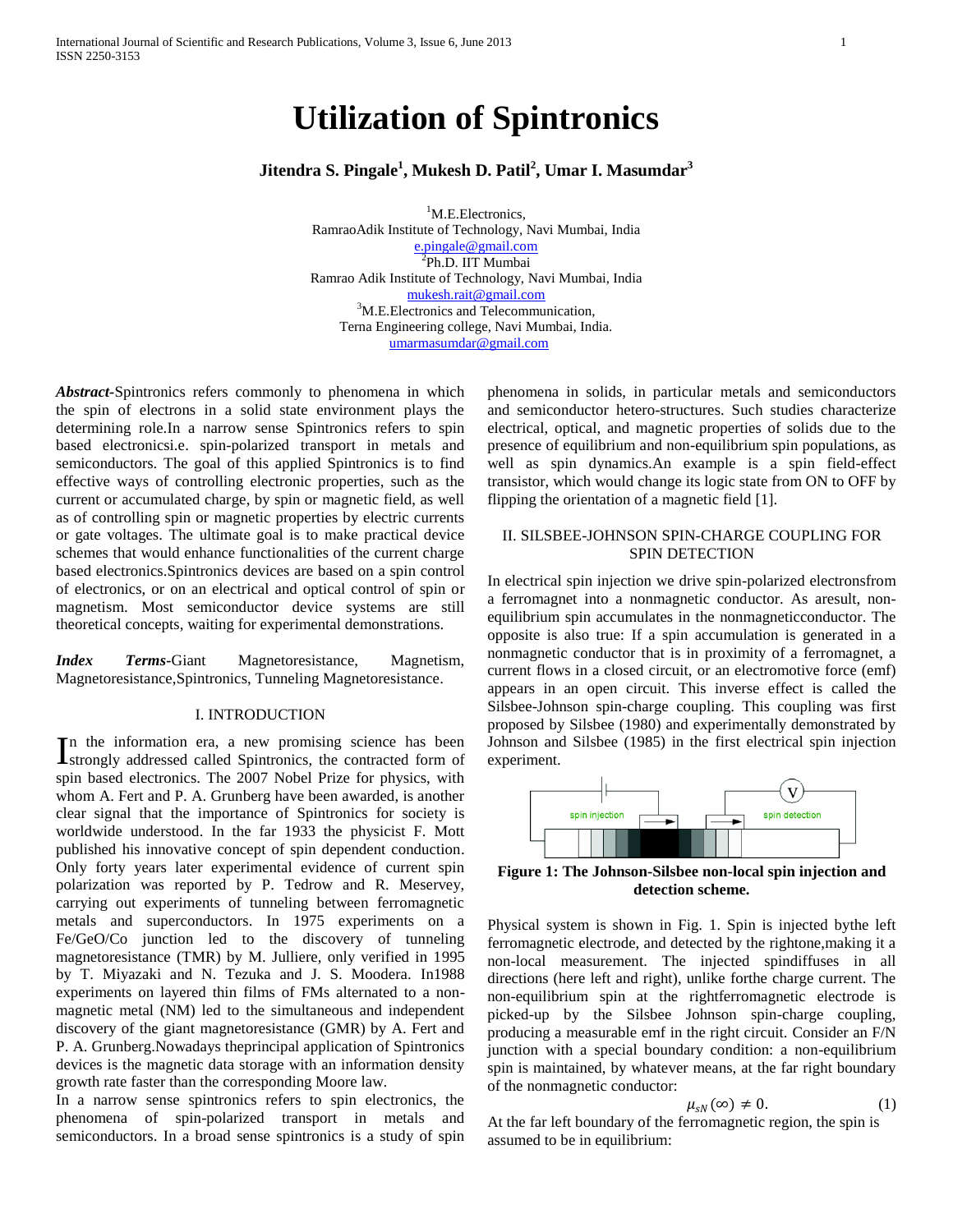International Journal of Scientific and Research Publications, Volume 3, Issue 6, June 2013 2 ISSN 2250-3153

$$
\mu_{sF}(-\infty) = 0. \tag{2} \qquad B
$$

Induced electromotive force, defined by,

$$
emf = \mu_{sN}(\infty) - \mu_{sF}(-\infty).
$$
 (3)

The emf can be detected as a voltage drop. The drop of thequasichemical potential across the contact is due to the spinfiltering effect of the contact. If the contact conductance were spinindependent, the chemical potential would be continuous.The electrostatic potential drop across the contact is due tothe spin polarization of the ferromagnet as well as due tothe spin filtering effects of the contact. There is an emf developed if equilibriumspins in electrical contact with a nonequilibrium spin. This effect allows detection of non-equilibrium spin,by putting a ferromagnetic electrode over the region of spin accumulation. By measuring the emf across this junction, we obtain information about the spin in the nonmagnetic conductor.

# III. SPINTRONICS DEVICES

In a narrow sense, spintronics refers to spin control of electronics. Say, flip a spin or turn on magnetic field and the current stops flowing, ideally. Similarly, we would like a device which would orient spin by passing a current or applying a gate voltage. In thisway the spin would be fully integrated withelectronics and we could write, store and manipulate, as well as read the information based on spin.

The goal is to make useful electronic devices that would enhance functionalities of the existing semiconductor technology. Thus far this goal has been elusive, although the field has gone through immense progress keeping us optimistic about its potential. The case at hand is metal spintronics, which has already revolutionized computer industrywith a device based on giant magnetoresistance.

#### *A. GMR*

The discovery of the giant magnetoresistance effect allowed increasing the density of the information stored in hard disks, leading to more than a hundredfold increase in their capacity. The idea is to increase the sensitivity of the electrical current due to magnetization changes. The GMR effect occurs in ferromagnetic layered nanostructures. Two ferromagnetic layers sandwich over a nonmagnetic conductor. If the magnetizations of the two layers are parallel, the resistance is small, if they are antiparallel, the resistance is large. The relative change of the resistance is called giant magnetoresistance. At room temperature the changes are typically about 10-50%, with the upper values obtained in multilayer systems (Grunberg, 2001). Why is the resistance different for the differentrelative orientations of magnetization? Take parallel magnetizations. The spacer layer between the ferromagnets is a few nanometers thick. Electrons injected there from one layer keep their spin orientation and can relatively easily continue to the second ferromagnetic layer. If the magnetizations are antiparallel, the injected electrons will be morelikely reflected from the second interface, due to the reduced density of states for that spin in the second ferromagnet. This interface scattering increases the resistance of the antiparallel orientation[8].

#### *B. MRAM*

The physics is similar in description to GMR, although the transport is by tunneling through a nonmagnetic insulating layer, not ballistic transport through a metallic nano-region. A metallic TMR is being employed as a non-volatile magnetic random access memory (MRAM), whose operating principle is shown in Fig. 2. Non-volatility is crucial here: the information about a memory element is stored in the magnetization configuration of the ferromagnetic layers; this information need not be refreshed, nor does it disappear after the power is switched off.



**Figure 2: Magnetic Random Access Memory (MRAM).**

#### *C. Spin Transistor*

The most sought for semiconductor Spintronics device is spin transistor. Since there are many spin transistors proposed, and only few convincingly demonstrated, it is too early to say in which direction the field develops[9]. Various designs have various advantages and disadvantages, but without experimental demonstrations theoretical proposals are hard to judge. We should also mention that the word transistor is often liberally used to describe any three terminal devices, without a prospect for current amplification. Such devices canbe useful for electrical injection or as spin valves, but not for logic elements which require voltage controlled ON and OFF states with the ratio of the electrical currents in these states of at least 1000 to 1. Selected spin transistor schemes are shown in Fig. 3.

The most straightforward scheme is a spin metal-oxide-silicon field-effect transistor (spin MOSFET). This device would act as a spin valve in the setting of a conventional field-effect transistor. If the magnetizations of the ferromagnetic source and drain (also called emitter and collector) are parallel, the transport channel is open (ON); if the magnetizations are antiparallel, the channel is closed (OFF). This structure is yet to be demonstrated.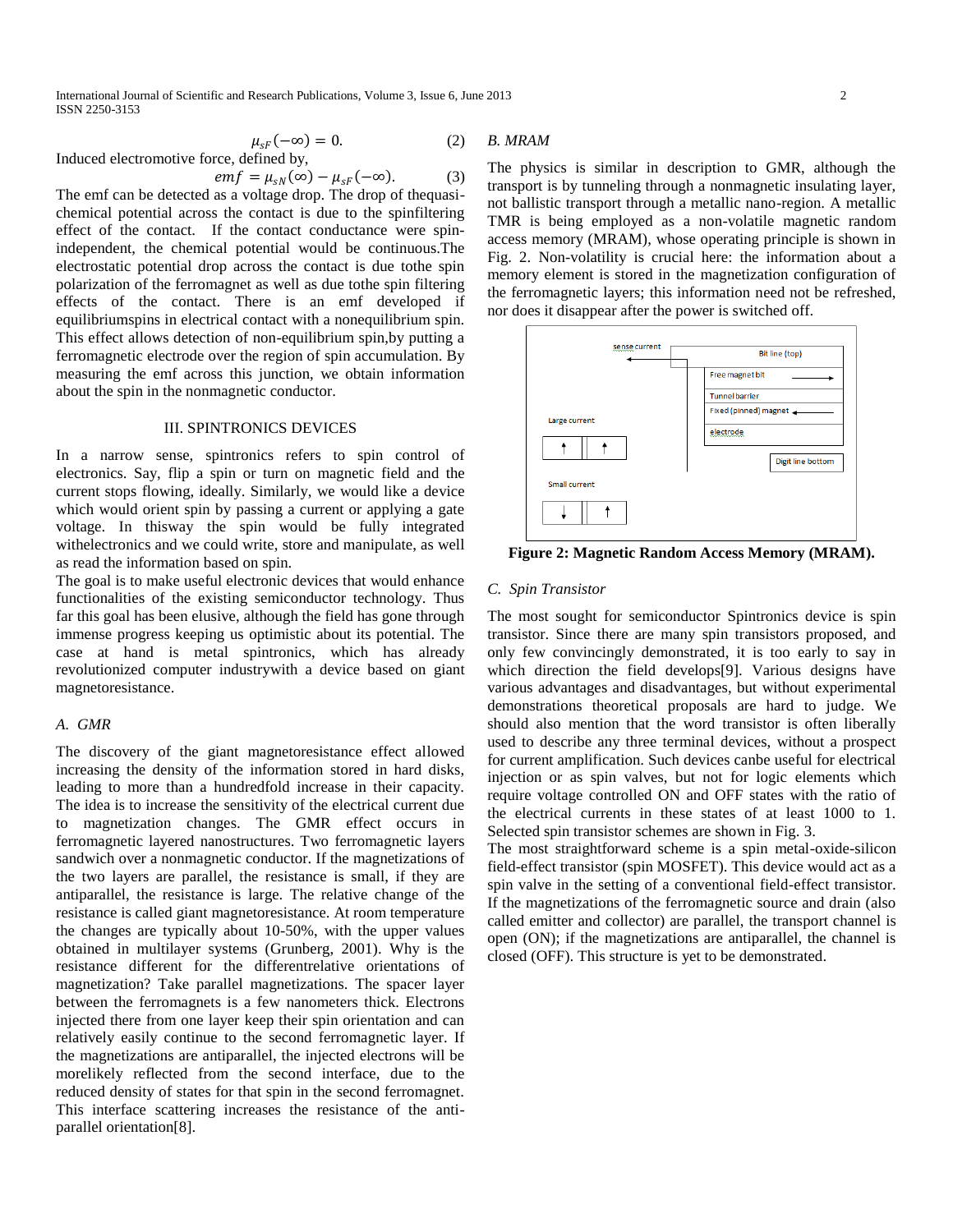

**Figure 3: (a) spin metal-oxide-silicon field effect transistor (spin MOSFET), (b) Datta-Das spin FET, (c) Johnsons spinvalve transistor, (d) a hot electron spin-valve transistor, (e) magnetic bipolar junction transistor.**

The so-called Datta-Das spin transistor, in Fig. 3(b), uses spinorbit coupling of the Bychkov-Rashba type for its operational principle. The source and drain are ferromagnetic. The transport channel is a two dimensional electron gas. The top gate, which in conventionalfield-effect transistors controls the channel conductance, now controls the spin-orbit coupling strength. Electrons injected with momentum parallel to the transport feel an effective magnetic spin-orbit field transverse to that direction. The electron spins then process with a single precession frequency, assuming a ballistic one dimensional transport. Depending on the precession speed, the spin either processes very little (or even multiples of  $\pi$ ), in which case the electron will enter into the drain (ON), or by  $\pi$ (or its odd multiples), in which case the electron bounces back, increasing the channels resistance (OFF). Different variants of the Datta-Das scheme have been proposed.

The Johnson spin switch, shown in Fig. 3(c), originally proposed as an all-metal Ohmic transistor is based on a spin-valve geometry in which the nonmagnetic layer offers an additional contact. This structure offers little amplification, if any, since the base current would be similar in magnitude to the collector current. The transistor works as follows: if the magnetizations of the two ferromagnetic layers are parallel, the collector current flows in the same direction as indicated, into the collector. If the magnetizations are antiparallel, the collector current is opposite.

Hot electron spin transistors form a large class of devices. These are usually hybrid metal/semiconductor structures, offering again little potential for currentamplification due to the large base current. Nevertheless, these devices offer huge magnetocurrents, as well as practical ways to inject spin into semiconductors such as silicon. In the structure shown in Fig. 3(d), the emitter is a nonmagnetic metal (Cu), while the collector is a nonmagnetic semiconductor (GaAs). The base is formed by a ferromagnetic spin-valve: NiFe/Cu/CoFe. The base forms a Schottky barrier with the collector. Electrons that tunnel from the emitter to the base are hot electrons (not thermalized to the Fermi level of the base). These electrons lose energy depending on the relative orientation of the magnetizations in the spin valve. If the

magnetizations are parallel, the energy lossis greater than for an antiparallel orientation. The loss of energy is directly reflected in the collector current, since only the electrons of energy high enough to overcome the potential Schottky barrier contribute to the collector current. This large spin filtering effect has been demonstrated to give large magnetocurrent.

An all-semiconductor version of a hot electron spin transistor has also been proposed.

#### *D. Magnetic Bipolar Transistor*

Finally, the magnetic bipolar transistor, depicted in Fig. 3(e), is based on the conventional junction transistor design, substituting ferromagnetic semiconductors in the active regions, say the base. This transistor allows for spin-control of current amplification due to spin-dependent tunneling across the emitter/base contact (called the depletionlayer). Although the diode version of the transistor (a single magnetic p-n junction) has been demonstrated, the transistor is still a theoretical concept.

#### *E. Spintronics in Other Fields*

Other spintronics devices include a proposed scheme for reconfigurable logic, a room temperature spin-transference device, electron spin resonance transistor, 2D channel spin valve controlledby ferromagnetic gates, spin capacitor, spin lasers. Since at the moment most devices are theoretical concepts, it is simply too early to say which schemes will be practical, as well as which role and which functionalities will be played and taken over by spintronics devices from the future semiconductor technologies. Some of the spintronics devices are listed below,

- 1. Resonant tunneling diodes
- 2. Magnetic RTDs
	- a) Paramagnetic spin-RTDs
	- b) Ferromagnetic spin-RTDs
	- c) Spin-RTDs with magnetic barriers
	- d) Magnetic inter-band RTDs
	- e) Nonmagnetic spin-RTDs
- 3. Digital magneto resistance in magnetic MOBILEs
- 4. Magnetic diode
- 5. Magneto-amplification

# IV. ADVANTAGES AND DISADVANTAGES

Sensors, switches and isolators can be made from Spintronics technology. The cost and power are extremely low, making these devices highly competitive. The performance of the isolators in particular, can bemuch better than their optical counterparts at lower cost. Memories built from these devices could ultimately compete with mainstream semiconductor memories in density, speed, and cost, with the important added bonus of non-volatility and the potential for significant tolerance to extremely harsh environments. 16 Kbit nonvolatile, radiation hard, magnetic random access memory chip (under a square inch in size and had an access time of under 100 nanoseconds) was developed by Honeywell using their radiation hard CMOS under-layers.They